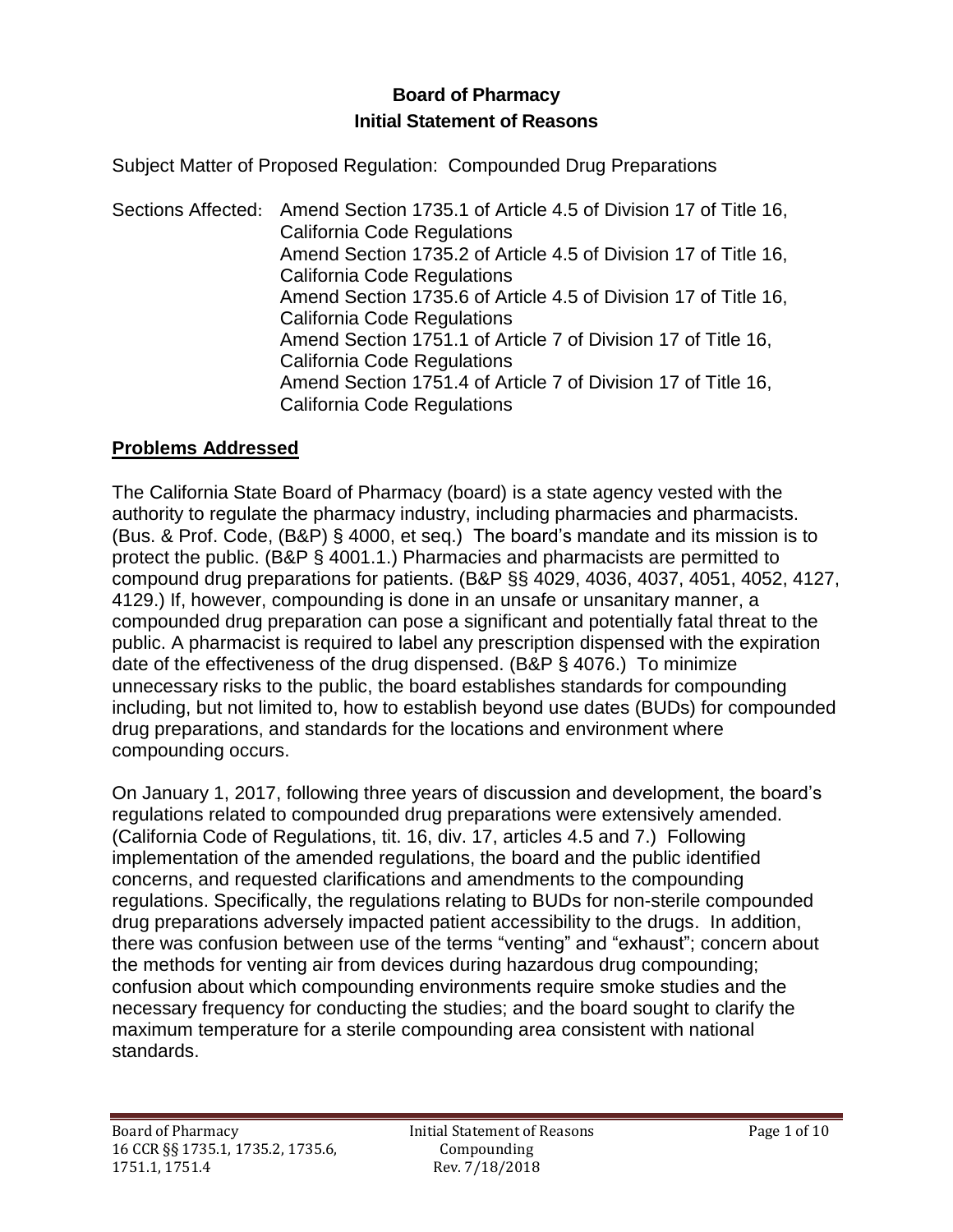## **Benefits**

The anticipated benefits of proposed amendments to the regulations include: protecting the health and safety of the public, worker and environmental safety, and increasing openness and transparency in business and government. More specific benefits include: keeping drug compounding safe for the public, making it more likely that individuals compounding the drugs are safe, making compounded drugs more accessible to patients, making the drug compounding standards clearer to the regulated public and other agencies, and making the standards easier for the board to enforce.

The regulations would also create certainty about specified standards for compounding drugs that were adopted as an emergency effective December 19, 2017.

### **Specific Purpose of Proposed Changes and Rationale**

Each regulation section being amended is discussed in turn below.

## **Proposed Change to Amend 16 CCR Section 1735.1, Compounding Definitions:**

Subdivisions (c) and (f) would be amended to change the terminology from "ventilation" and "venting" to "exhausting" and "exhaust." The changes clarify that, where hazardous drugs are being compounded in a biological safety cabinet or an isolator, the exhaust air must be removed from the device by external building exhaust. This will clarify that exhaust air must travel from the device to the outside of the building.

Rationale for board's determination that the changes are necessary: The Office of Statewide Health Planning and Development (OSHPD), which has a role in reviewing construction projects at licensed hospitals, explained to the board that the correct industry term in the California Mechanical Code used to describe this specific type of air flow or movement out or away from a hood or biological safety cabinet is "exhaust." The word exhaust means air is being expelled, pushed or moved through the opening or outlet to the outside. This exhausting requirement is required to ensure worker safety. Additionally, OSHPD advises that in the California Mechanical Code the term venting is only used for heat producing or fuel burning applications like a gas range and therefore is not the most appropriate term in these contexts. This change should also help to avoid any confusion from or by pharmacies regulated both by the board and OSHPD.

#### **Proposed Change to Amend 16 CCR Section 1735.2, Compounding Limitations and Requirements; Self-Assessment:**

Subdivision (i)(1)(D) would be amended from "180 days for non-aqueous formulations," to "for non-aqueous formulations, 180 days or an extended date established by the pharmacist's research, analysis, and documentation." This change permits a pharmacist, using professional judgment, to extend the BUD for a non-aqueous formulation beyond 180 days, based on the pharmacist's research, analysis and documentation. The nature of the research, analysis, and documentation is further clarified in subdivision (G). A pharmacist's ability to extend the BUD for the specified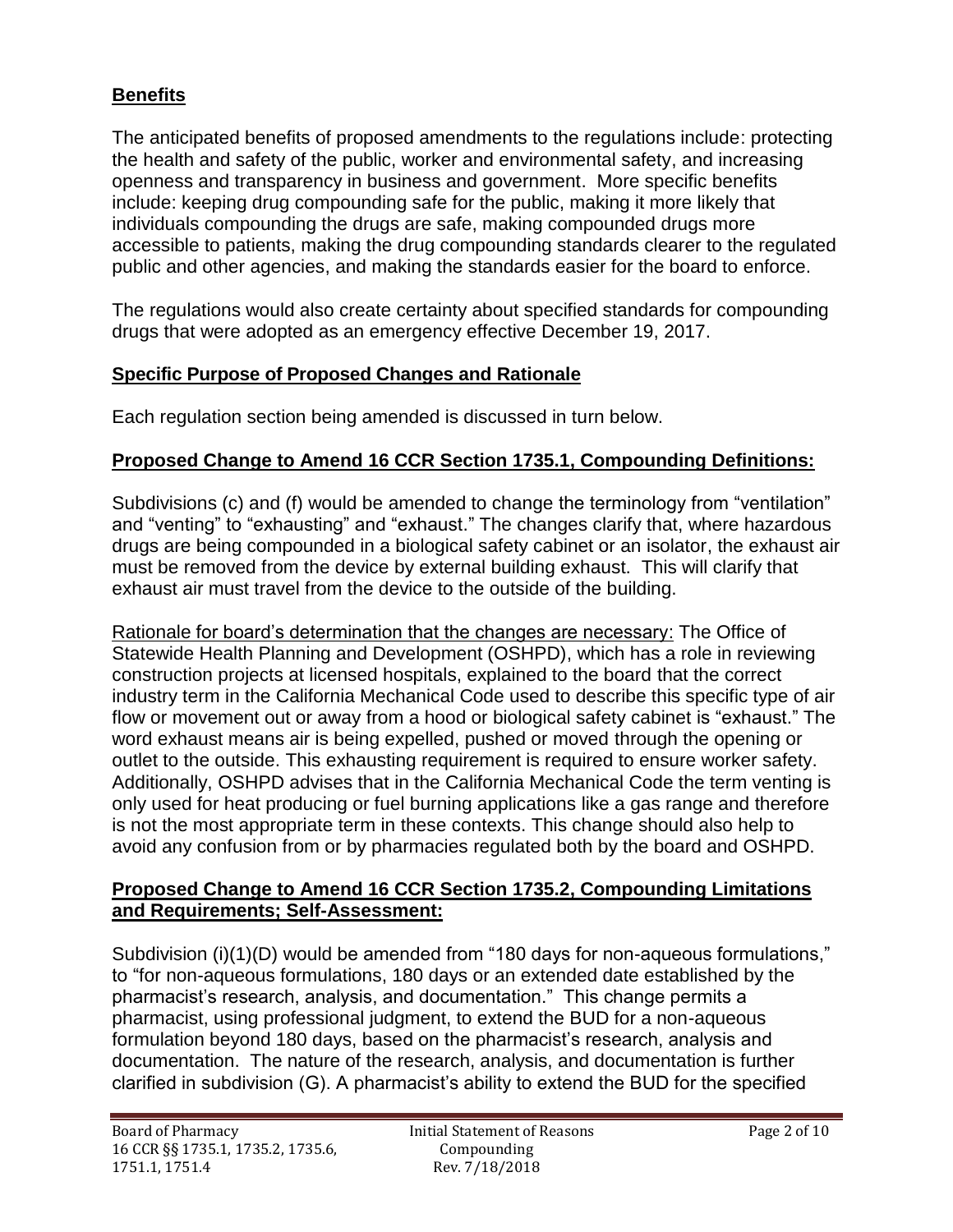formulation will make the drug preparations more readily available to public. The pharmacist's exercise of professional judgment under the circumstances should adequately protect the public from any risks associated with the extended BUD.

Subdivision (i)(1)(E) would be amended from "14 days for water-containing oral formulations, and" to "for water-containing oral formulations, 14 days or an extended date established by the pharmacist's research, analysis, and documentation." This change permits a pharmacist, using professional judgment, to extend the BUD for a water-containing oral formulation, beyond 14 days based on the pharmacist's research, analysis and documentation. The nature of the research, analysis, and documentation is further clarified in subdivision (G). A pharmacist's ability to extend the BUD for the specified formulation makes will make the drug preparations more readily available to public. The pharmacist's exercise of professional judgment under the circumstances should adequately protect the public from any risks associated with the extended BUD.

Subdivision (i)(1)(F) would be amended from "30 days for water-containing topical/dermal and mucosal liquid and semisolid formulations" to "for water-containing topical/dermal and mucosal liquid and semisolid formulations, 30 days or an extended date established by the pharmacist's research, analysis, and documentation." This change permits a pharmacist, using professional judgment, to extend the BUD for a water containing topical/dermal and mucosal liquid and semisolid formulations beyond 30 days based on the pharmacist's research, analysis and documentation. The nature of the research, analysis, and documentation is further clarified in subdivision (G). A pharmacist's ability to extend the BUD for the specified formulation will make the drug preparations more readily available to public. The pharmacist's exercise of professional iudament under the circumstances should adequately protect the public from any risks associated with the extended BUD.

Subdivision (i)(1)(G) would be added to read:

"A pharmacist, using his or her professional judgment may establish an extended date as provided in (D), (E), and (F), if the pharmacist researches by consulting and applying drug-specific and general stability documentation and literature; analyzes such documentation and literature as well as the other factors set forth in this subdivision, and maintains documentation of the research, analysis and conclusion. The factors the pharmacist must analyze include:

- (i) the nature of the drug and its degradation mechanism,
- (ii) the dosage form and its components,
- (iii) the potential for microbial proliferation in the preparation,
- (iv) the container in which it is packaged,
- (v) the expected storage conditions, and
- (vi) the intended duration of therapy.

Documentation of the pharmacist's research and analysis supporting an extension must be maintained in a readily retrievable format as part of the master formula."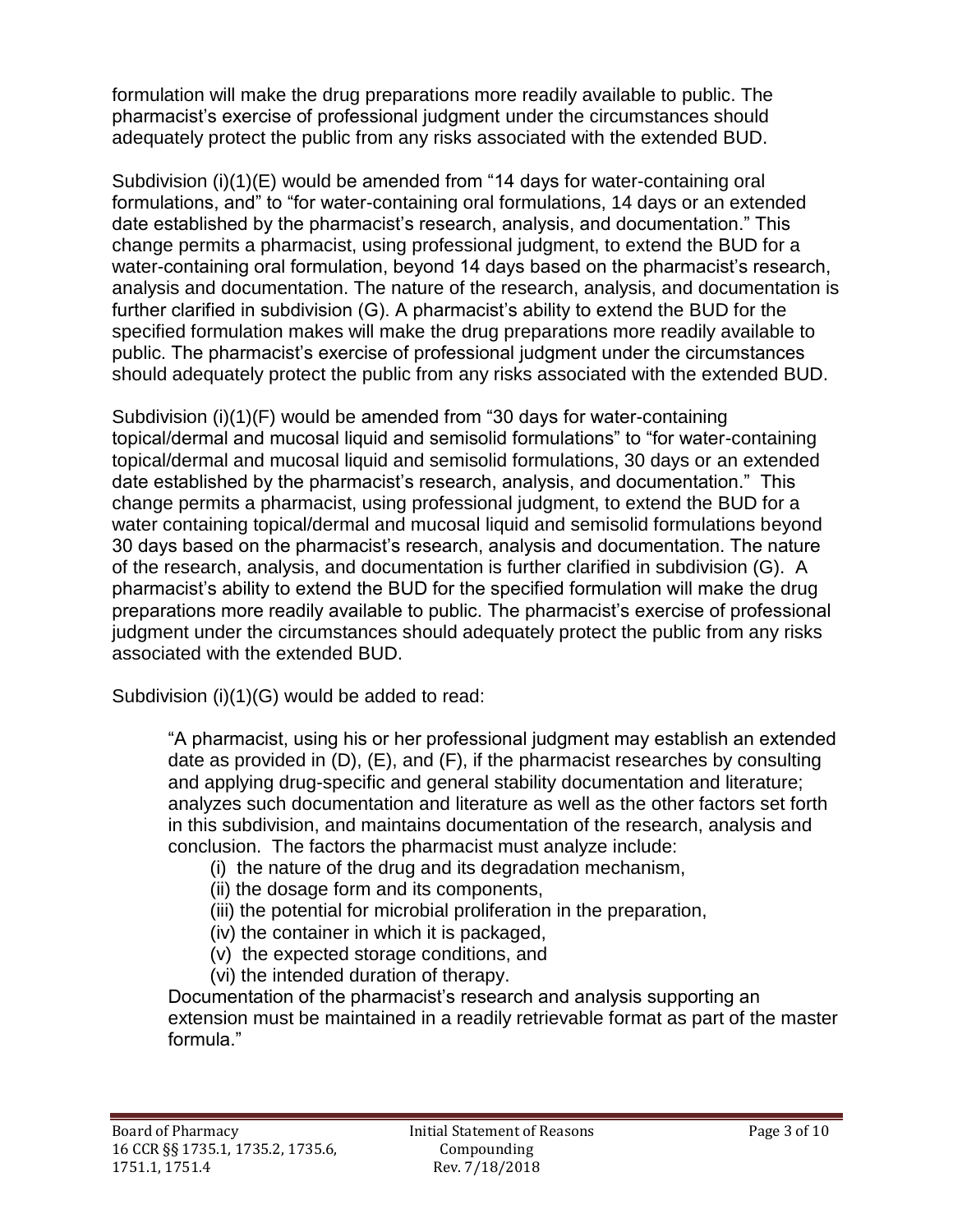Subdivision (i)(1)(G) would be added to clarify how the pharmacist must use professional judgment to research, analyze and document his or her findings in extending a BUD pursuant to one of the identified subdivisions. It requires the pharmacist to research, at a minimum, by consulting and applying drug-specific and general stability documentation and literature. It requires the pharmacist, at a minimum, to analyze the identified documentation and literature, as well as items  $(i) - (vi)$  above, before reaching a conclusion. The board determined that items  $(i) - (vi)$  were the appropriate standards based on the factors specified in Chapter <795> of the United States Pharmacopeia - National Formulary (USP <795>) for determining BUDs. The board requires the pharmacist to exercise professional judgment in these ways because it is less likely under these circumstances that the public will be harmed by an extended BUD. The section also requires that the pharmacist maintain documentation of his or her research, analysis and conclusion, and to maintain such documents as part of the master formula in a readily retrievable format. The board requires the documentation and maintenance so that the board can readily inspect and verify whether the pharmacist complied with the regulation, and so that the board can take action if it finds that any non-compliance poses a risk to the public.

Subdivision (i)(3) would be amended to add "For sterile compounded drug preparations," to the beginning of the subdivision. This was done to clarify that, with the changes described above, this subdivision, which specifies a different method for extending a BUD, will only apply to sterile compounded drug preparations, and will not apply to non-sterile compounded drug preparations. The standards in subdivision (i)(3) are more appropriate to, and are practically feasible only for, sterile compounded preparations. The board determined that if it did not clarify that subdivision (i)(3) applies only to sterile compounding, the changes the board is proposing to subdivision (i)(1) would create confusion about the means to extend a BUD for both sterile and nonsterile compounded drug preparations.

Rationale for board's determination that the above changes are necessary: After implementation of the revised regulations, the board received significant testimony from the public that patients were not able to receive timely access to medications because of the restrictive BUD for non-sterile compounded preparations. The board's concern was so significant that it adopted emergency regulations on this subject effective December 19, 2017. The analysis below describes the impact of the board's regulations prior to the emergency rulemaking.

The most notable example of direct patient impact was in the area of pediatric oral suspensions where the board's then-current BUD requirements were impacting patient access and ability to maintain appropriate drug therapy. According to the United Network of Organ Sharing (UNOS) online database system (UNet), there were over 1,800 transplants in patients under the age of 18 in 2016 nationwide (based on Organ Procurement and Transplantation Network data as of November 24, 2017). Pediatric patients who have undergone an organ transplant use a compounded medication to prevent the body from rejecting the transplant. Failure to have timely and consistent access to this medication may result in transplant rejection.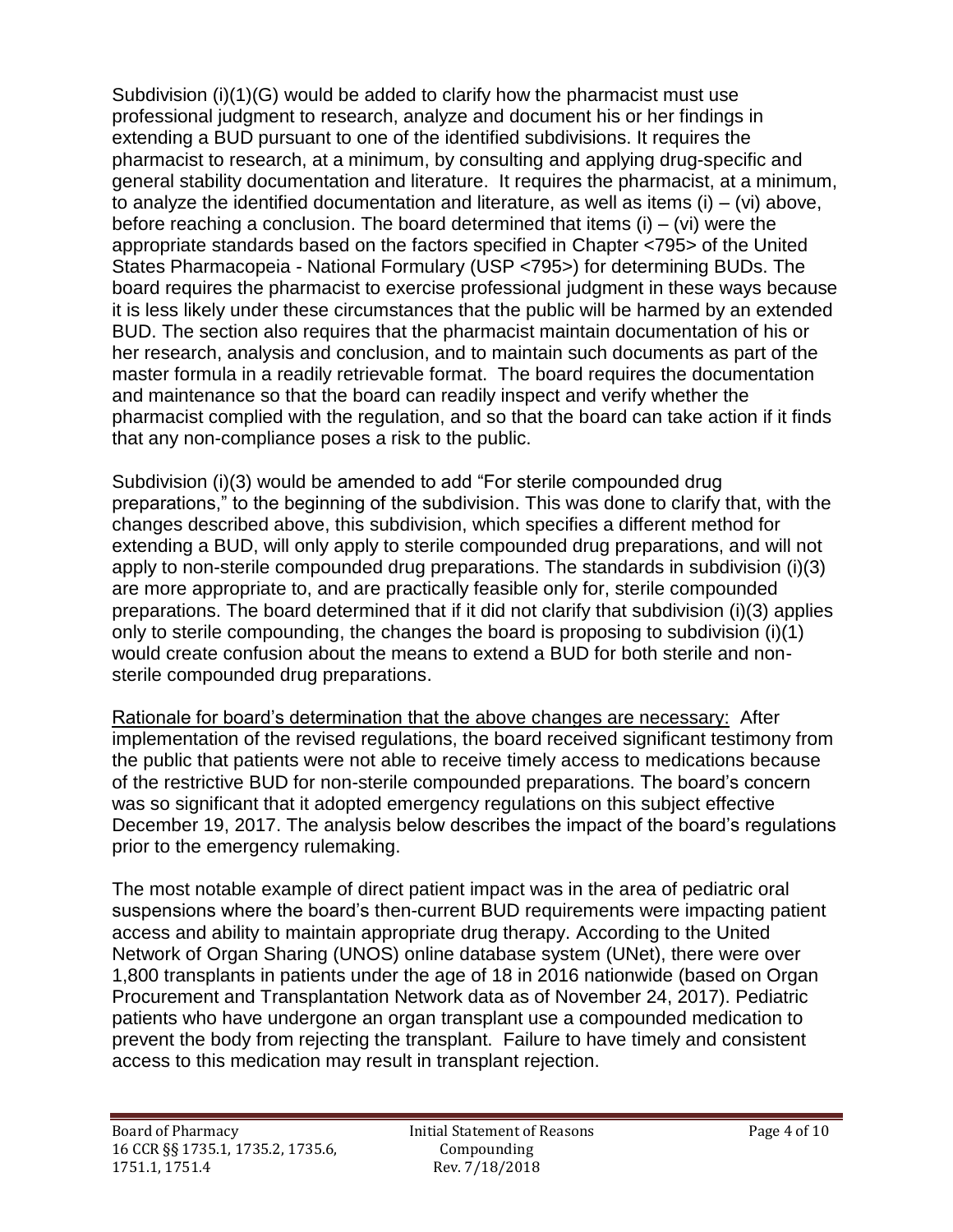For pediatric patients with autism, compounded medications play a vital role. When nutritional therapy is required, pharmacies combine vitamins, minerals, and supplements in specific dosage forms for such patients. According to the Professional Compounding Centers of America, children affected by autism often have unique physical or psychological challenges that can be exacerbated by ingredients found in food and medicine. Compounded medications are necessary to overcome these challenges.

Compounding pharmacists work directly with prescribers including physicians, nurse practitioners and veterinarians to create customized medication solutions for patients (humans and animals) whose health care needs cannot be met by manufactured medications. Compounding preserves the prescribers' ability to prescribe medications that best fit the needs of their patients. Pharmacies may either cease compounding, or they pass the costs associated with the higher testing standards to extend BUDs on to patients. The BUDs and high-test standards also restrict access to compounded drugs. Accordingly, patients may have suffered under the board's regulations because they paid higher costs than necessary and had limited access to necessary medications. In the context of less risky, non-sterile compounded drugs, the potential consequences of the decreased access to compounded medications far outweigh the additional public protections that come with the more restrictive BUD.

Another impact described was on the compounded medications that are available for prescriber office use. Under board regulations, a pharmacy may provide a reasonable quantity of a medication to a prescriber for office use. Specific to veterinary practices, most non-sterile compounded medications for animals are aqueous, or watercontaining, oral formulations. Such medications had a BUD of 14 days. Because the patient population in a veterinary practice ranges in species and sizes (from birds to horses), the reasonable quantity a veterinarian might need to keep on hand varies greatly, and the supply cannot easily be managed without the ability of the compounder to extend the BUD of non-sterile compounded products beyond 14 days. Without the appropriate supply, the veterinarian cannot easily provide sufficient medication to the animal patient until the regular prescription can be filled.

Under the existing regulation, the restrictive BUDs mean that the medication is less accessible for patients because 1) patients can obtain only a limited quantity and must return to the pharmacy more frequently for refills, 2) the expense required to extend BUDs makes drugs prohibitively expensive for patients, or 3) the expense required to extend BUDs will mean that fewer pharmacies will compound and patients will have a harder time finding a pharmacy from which to obtain medications. The patients' restricted access, in turn, directly impacts patients' medication adherence. Patient medication adherence, where the patient takes medication in the dosage and in the pattern prescribed, is necessary for patient health. The lack of ready access to medications decreases patient medication adherence and, consequently, patient health.

This proposal is necessary to allow for the extension of the BUD of non-sterile compounded drug preparations in a manner consistent with national practice standards,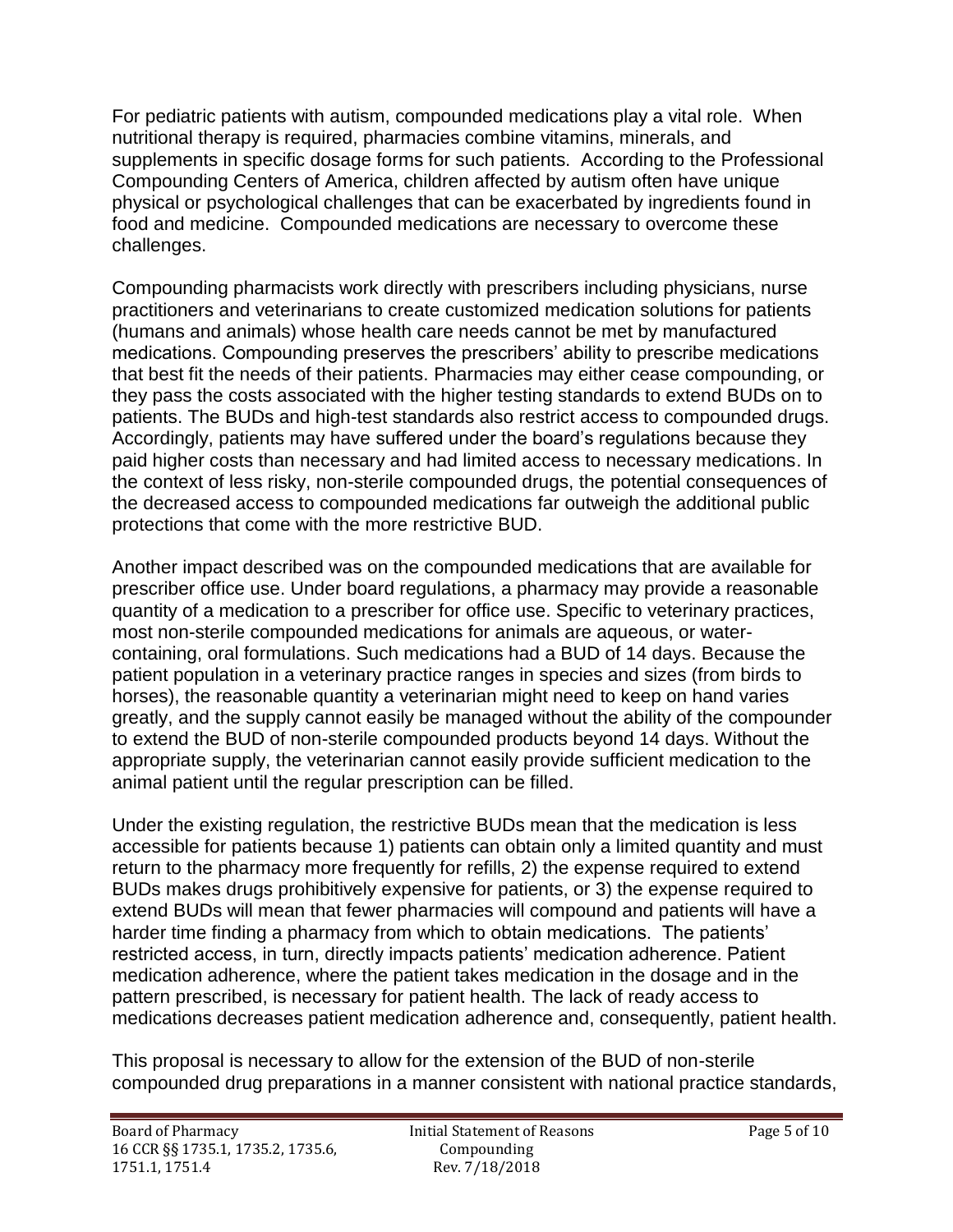eliminate possible confusion about the means to extend a BUD for both sterile and nonsterile compounded drug preparations, and ensure timely access to non-sterile compounded drug preparations.

#### **Proposed Change to Amend 16 CCR Section 1735.6 Compounding Facilities and Equipment:**

Subdivision (e) was amended to change "vented" to "exhausted" for consistency with the changes in 16 CCR section 1735.1.

Subdivision (e)(1) would be amended to change the abbreviation from "hrs" to "hours." This is a non-substantive change made for grammatical clarity.

Subdivision (e)(3) would delete the word "PEC" (Primary Engineering Control) and replaces it with "BSC" (Biological Safety Cabinet). This provision would specify the type of PEC that must be externally vented. The board is providing clarity to this section by adding the more specific compounding terminology of BSC.

Rationale for board's determination that the above changes are necessary: The word PEC is a broad term as defined in 16 CCR section 1735.1(ab). When compounding with hazardous drugs one should only use a negative pressure PEC. A negative pressure PEC is a BSC. The use of a negative pressure PEC is already required in 16 CCR section 1735.4(g).

Subdivision (e)(3) would also be amended to add "except that a BSC used only for nonsterile compounding may use a redundant-HEPA filter in series" to permit a BSC used for nonsterile compounding to use redundant-HEPA filters in series. Additionally, this subdivision was further amended to change "vented" to "exhausted" for consistency with the changes in 16 CCR section 1735.1.

Rationale for board's determination that the above changes are necessary: External exhaustion protects worker safety by removing any contaminants from the immediate air where compounding is occurring. In series filtering of the air is, however, also an accepted air filtering method in USP <800> for nonsterile compounding (see section 5.3.1). This means there would be more than one HEPA filter linked together, each of which would filter the air before it could be recirculated into the compounding room, thereby further cleansing the air for the safety of employees and the environment. The board would be aligning its regulations with the current national compounding practice standards by updating this language. This will continue to protect the public while providing more options to protect worker safety during nonsterile compounding of hazardous drugs.

#### **Proposed Change to Amend 16 CCR Section 1751.1 Sterile Compounding Recordkeeping Requirements:**

Subdivision (a)(5) would be amended to add "Biannual" and "Class 5" to the requirements of the video smoke studies. This language is added to clarify the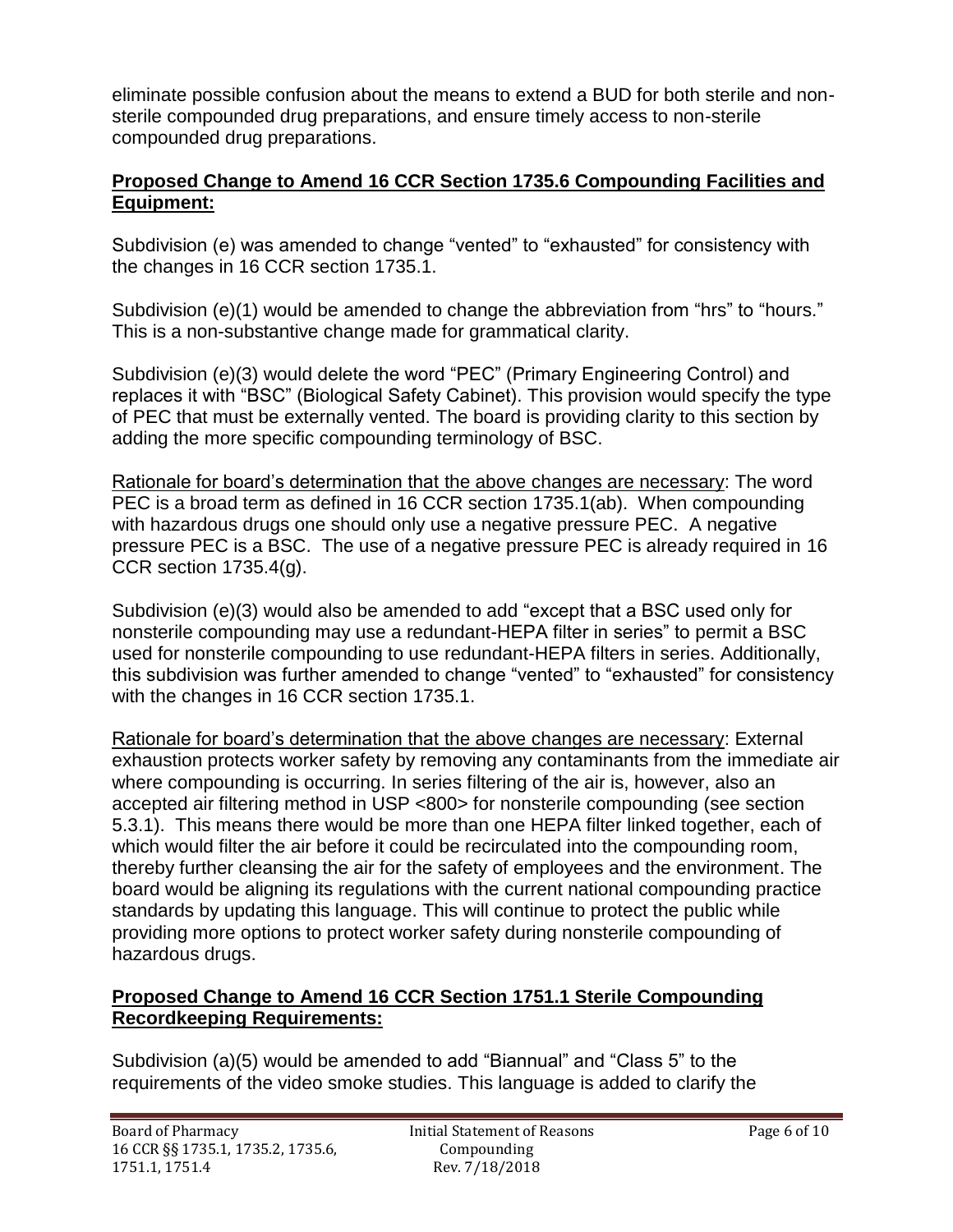frequency of the smoke studies and the class environment where the smoke studies must be performed. These changes further align the board's regulation with USP <797>. Smoke studies are used to verify air flow within a specified area. For purposes of this regulation, the smoke study is conducted to verify unidirectional airflow and sweeping action over and away from the compounding area and must be conducted under dynamic conditions.

Rationale for board's determination that the above changes are necessary: The board determined that biannual, meaning twice a year, was the appropriate frequency to perform such studies as it is the same requirement for smoke studies in an ISO Class 5 area and is consistent with USP <797>. The smoke studies help ensure public, worker and environmental protection by demonstrating the airflow in the compounding environment. The smoke study requires that fire alarm systems in a hospital to be turned to test mode (turns off the fire alarm) and it closes the compounding room for the duration of the test. On balance, the benefits of more frequent testing do not outweigh the time, effort and expense of the study; less frequent testing poses an unacceptable risk that the public and workers could be exposed to potentially harmful particles from air circulation.

### **Proposed Change to Amend 16 CCR Section 1751.4 Facility and Equipment Standards for Sterile Compounding:**

Subdivision (k) would be amended to remove the higher figure in the temperature range (24 degrees (Celsius) and 75 degrees Fahrenheit, respectively), leaving only a single maximum temperature for the room where the sterile compounding occurs.

Rationale for board's determination that the above changes are necessary: The temperature where compounding occurs must be comfortable for all employees working in all required protective compounding garments and equipment so that the employees do not perspire; perspiration can expose the area, ingredients and drug products to contaminants. The prior room temperature range requirement was based on the conditions for an operating room. The revised maximum room temperature, 20 degrees Celsius (and its equivalent of 68 degrees Fahrenheit), is a reasonable temperature for a person when garbed for compounding, and it also consistent with USP <797>, which suggests 20 degrees Celsius as the maximum room temperature. (See USP <797>, *Environmental Quality Control* section, under the subheading *Facility Design and Environmental Controls*.)

## **Underlying Data**

- 1. Relevant Meeting Materials and Minutes from Board Meeting held January 24- 25, 2017
- 2. Relevant Meeting Materials and Minutes from Board Enforcement Committee Meeting held April 18, 2017
- 3. Relevant Meeting Materials and Minutes from Board Enforcement Committee Meeting held June 2, 2017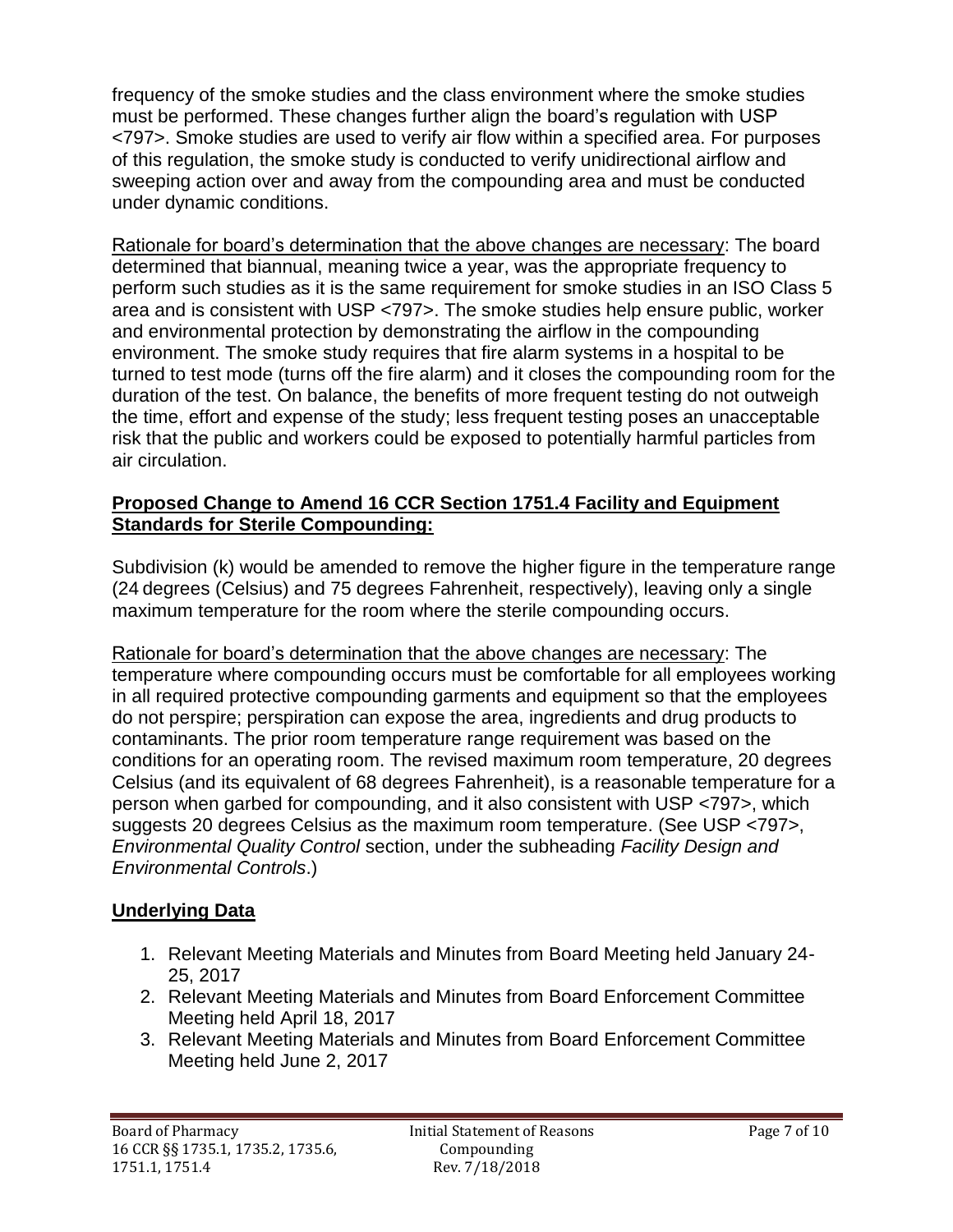- 4. Relevant Meeting Materials and Minutes from Board Enforcement Committee Meeting held July 12, 2017
- 5. Relevant Meeting Materials and Minutes from Board Meeting held July 25-26, 2017
- 6. Chapter <795> of the United States Pharmacopeia National Formulary (USP37 - NF32 through 2nd Supplement) (37th Revision, Effective December 1, 2014).
- 7. Chapter <797> of the United States Pharmacopeia National Formulary (USP37 - NF32 through 2nd Supplement) (37th Revision, Effective December 1, 2014).
- 8. Chapter <800> of the United States Pharmacopeia National Formulary (USP37 - NF32 through 2nd Supplement) (40thRevision, Effective December 1, 2017).
- 9. United Network for Organ Sharing (UNOS) Organ Procurement and Transplantation Network (OPTN) as of November 24, 2017 [\(https://optn.transplant.hrsa.gov/data/view-data-reports/national-data/#\)](https://optn.transplant.hrsa.gov/data/view-data-reports/national-data/)

## **Business Impact**

The board has made a determination that the proposed regulatory action would have no significant statewide adverse economic impact directly affecting businesses, including the ability of California businesses to compete with businesses in other states. This initial determination is based on the absence of testimony to that effect during the development of the proposed regulation, which occurred over several months. Additionally, the proposed amendments more closely align the board's regulations with national practice standards for compounding in USP <795>, <797>, and <800>, allow for the extension of the BUD of non-sterile compounded drug preparations, eliminate possible confusion about the means to extend a BUD for both sterile and non-sterile compounded drug preparations, and ensure timely access to non-sterile compounded drug preparations. These amendments will positively impact California businesses.

#### **Economic Impact Assessment/Analysis**

There are approximately 7,627 pharmacies licensed in the state. There are approximately 7,150 licensed California community and outpatient pharmacies and 477 licensed hospital pharmacies. Each of these pharmacies may perform nonsterile compounding in accordance with board regulations.

The proposed changes to the terms "exhaust" and "vent" in the definitions of BSC and CACI are for clarity and to avoid confusion, and the board believes its licensees are currently following industry standards, which are consistent with these clarifications. It does not believe pharmacies will actually modify the equipment or facilities based on these changes. As a result, the board anticipates no economic impact from these changes, including the creation or elimination of jobs, businesses, or the expansion of businesses doing business with the state.

The proposed changes that reduce the standards for establishing a BUD for nonsterile compounded drug preparations will make it possible for pharmacies to use a longer BUD date and allow patients to get larger supplies of a drug at one time. This proposal will restore and codify the prior standard, which is consistent with national industry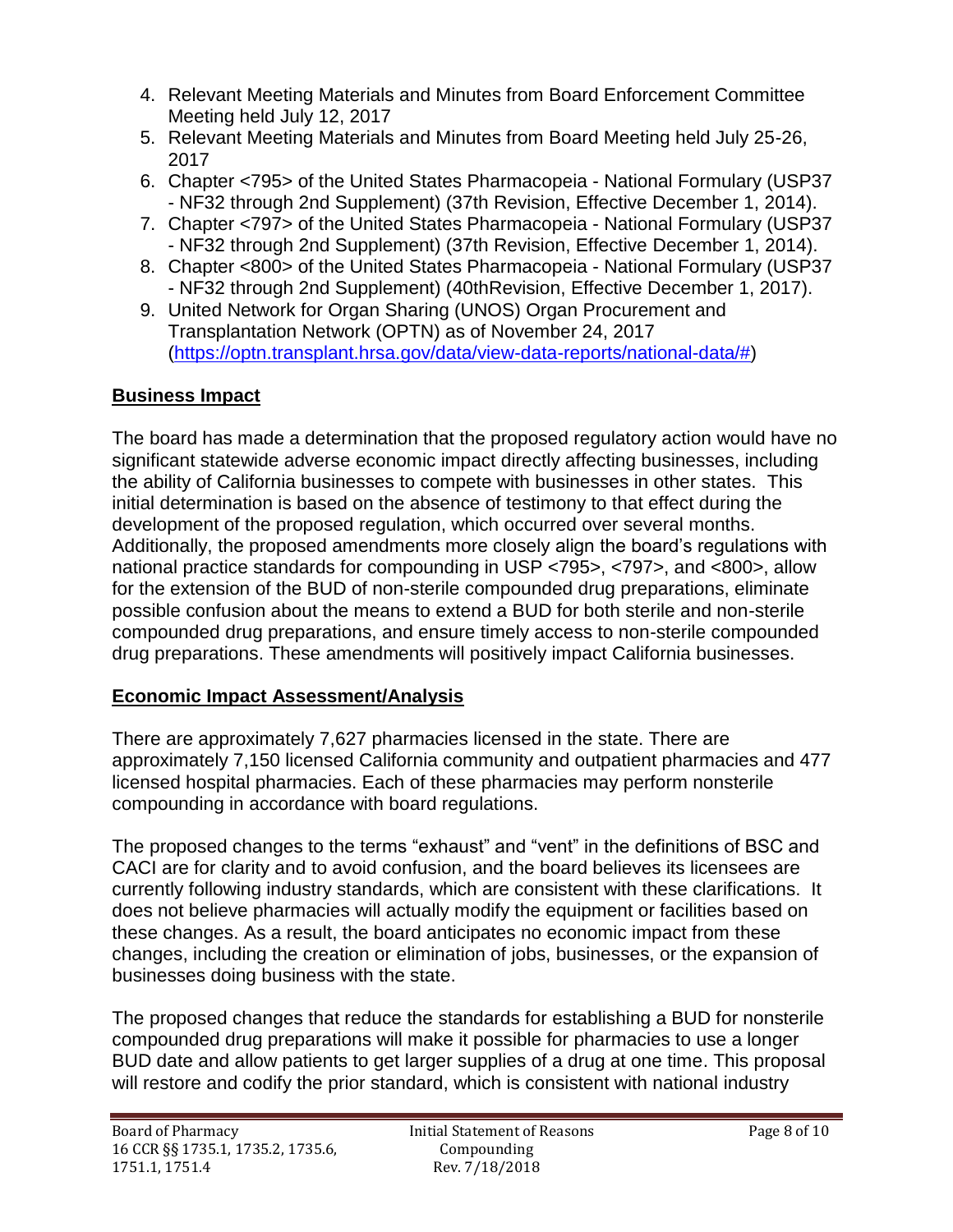standards for nonsterile compounding. The proposal will make it easier to extend BUDs for nonsterile compounded drugs, meaning the medications may be used for a longer period of time. The board anticipates lower costs for patients because they will obtain a larger supply of medications (fewer visits to the pharmacy), and possible lower health care costs overall because patients who can easily access and follow prescription regimens should have better health and need fewer health care interventions (doctor visits and treatments) long term. Fewer visits to the doctor and pharmacy could result in fewer co-pays, and could result in savings to the State for patients receiving Medi-Cal benefits. Based on public testimony, the board also anticipates that pharmacies will find it easier to continue to provide nonsterile compounding as a result of the change. Several pharmacies provided public comment that complying with the current regulation would be prohibitively expensive, and speculated that they may cease to provide nonsterile compounding services if the regulation was not modified. Fewer pharmacies providing these services may result in less competition in the marketplace.

The pharmacy and pharmacist may expend some additional resources in preparing the record when they exercise professional judgment to extend a nonsterile BUD, but those resources were likely being incurred prior to the board's revisions of its compounding regulation by diligent compounders acting consistent with industry practice. Because the board believes most pharmacy licensees to be diligent, it does not anticipate a significant cost associated with that requirement. The clarification that the existing text of the regulation for BUDs continues to apply to sterile compounding is also not anticipated to have an economic impact because it only makes it clearer that the existing standard still applies to that type of compounding. Therefore, the proposed amendments will not result in the creation or elimination of jobs, businesses, or the expansion of businesses doing business with the state.

The clarification that a biological safety cabinet may be used for nonsterile compounding with redundant, in series HEPA filters, rather than external venting, is unlikely to result in an economic change because it will restore the prior standard with respect to ventilation for nonsterile hazardous compounding. While it may be less expensive for a pharmacy that performs only nonsterile hazardous compounding, the board does not believe that many pharmacies perform only that unique type of compounding. Pharmacies that engage in sterile hazardous compounding will still have to invest in the more elaborate external venting. It is more likely that the modification will enable a nonsterile compounder to sometimes perform the nonsterile hazardous compounding for patients in a cost-effective manner without referring a prescription to another compounding pharmacy. Because this restores the prior industry standard for the unique type of compounding, and because the board believes most of its licensed pharmacies are compliant with such standards, the board does not anticipate an economic impact of this regulation on pharmacies. It is possible that patients may save time by being able to obtain their prescriptions from a pharmacy closer to their home.

The change to the standards to the smoke studies is made for clarification. Because the board believes that most of its licensees are diligent compounders, and existing industry standards require twice yearly studies only in ISO Class 5 environments, it does not anticipate pharmacies will be changing their practices. Without a change to